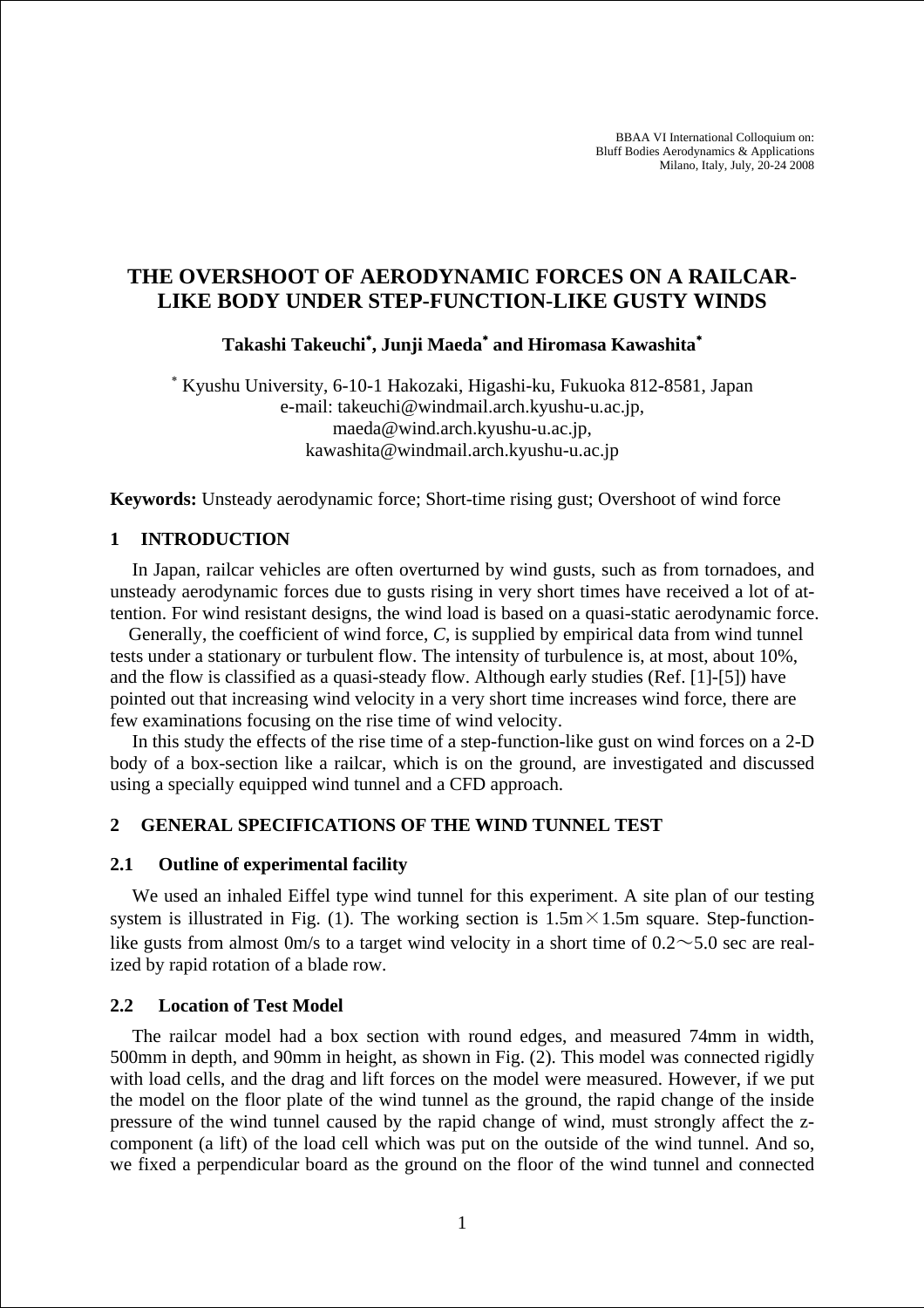the model with the load cell perpendicularly beside the board, as shown in Fig. (2). In doing so, we thought that the influence of the rapid pressure change would be avoidable. Several spaces, of about 1mm between the board and the model, were put in so that the load cell would not measure the components of the wind forces on the board. Additionally, to realize a two-dimensional flow, a dummy model affixed to the board was placed at a distance of 3mm from the test model, as shown in Fig. (2). In this case, since the lift of the railcar model was equivalent to the lateral force of the load cell, this lateral force (the wind force in right-angle direction) was treated as the lift of the model.



### **3 EXPERIMENTAL RESULTS AND DISCUSSIONS**

#### **3.1 Overshoot of wind forces**

Fig. (3) shows the time evolutions of the wind velocity, and the drag and lift forces, when the target wind velocity reached 3.5m/s in the rising time of 0.2 sec, and 1.4 sec. In the case of the rise time of 0.2 seconds, we saw an overshoot phenomenon of the aerodynamic forces, which reached much larger values than the steady values of the drag and lift. However, the values decreased at once, and settled down in the stationary state. On the other hand, in the case of the rise time of 1.4 seconds, we did not see the overshoot phenomenon.



Figure 3: The time history data  $(U_t = 3.5)$ .

#### **3.2 Coefficient of wind force and the overshoot coefficient**

To evaluate the overshoot phenomenon of the drag and lift, the overshoot coefficient defined by the ratio of the peak value to the steady value is shown in Fig. (4), which also includes the drag and lift coefficients. Here the wind force coefficient is defined by the reference area of the model  $(0.045m^2)$  and the steady velocity pressure. In the case of the target wind velocity of 15 m/s, only the steady drag coefficient is shown, since a peak value higher than a steady value could not be confirmed. The steady wind-force coefficients are almost constant regardless of the target wind velocity. However, the peak wind-force coeffi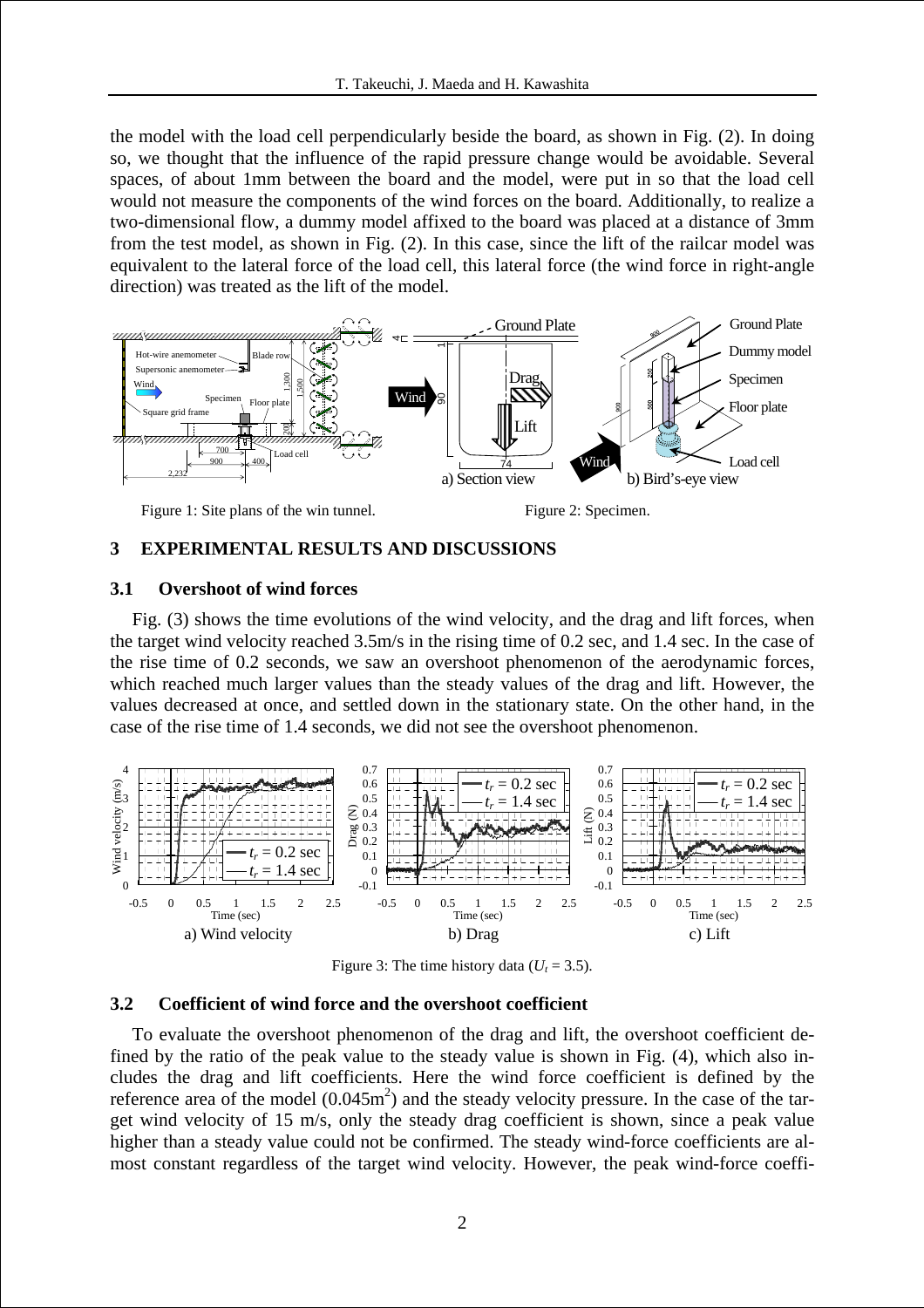cients decreased with an increase in the target wind velocity. The overshoot coefficients increased with a decrease in the target wind velocity. In the case of the target wind velocity of 3.5m/s, the peak drag was about 1.8 times larger than the steady drag, and the peak lift was about 3.4 times larger than the steady lift, as shown in Fig. (4).



Figure 4: The overshoot coefficients and the wind-force coefficients  $(t_r = 0.2)$ .

#### **3.3 Relationship between the overshoot coefficient and the non-dimensional rise time**

When the rise time was very short, it was confirmed that the overshoot phenomenon appeared in both the drag and the lift. The overshoot coefficient increased with a decrease in the target wind velocity. To compare the overshoot in the various rise times and target wind velocities, the non-dimensional time was defined by Eq. (1) in reference to Ref. [1].

$$
t' = U_t \cdot t / D,\tag{1}
$$

where *t*' is a non-dimensional time,  $U_t$  is the target wind velocity, *t* is time and *D* is a reference length (here the width of the model). Fig. (5) shows the relation between the nondimensional rise time and the overshoot coefficient. The overshoot coefficients showed a tendency to decrease as the non-dimensional rise time increased, as shown in Fig. (5).



Figure 5: The relationship between the overshoot coefficient and the non-dimensional rise time.

### **4 CFD ANALYSIS**

We estimated a pressure distribution around the railcar model subjected to a step-functionlike wind gust using a CFD technique based on the PISO (Pressure-Implicit with Splitting of Operators) method. The standard  $k$ - $\varepsilon$  model was used for the turbulence model. A twodimensional step-function-like gust flow corresponding to the measured wind velocity rising in a short time was used as an approaching flow in the wind tunnel. The drag and the lift were estimated using the simulated pressure distribution around the model. Fig. (6) shows the estimated time evolution of drag and lift in the case of the target wind velocity of 3.5m/s in the rise time of 0.2 seconds. Both drag and lift which were estimated by the simulation, were big